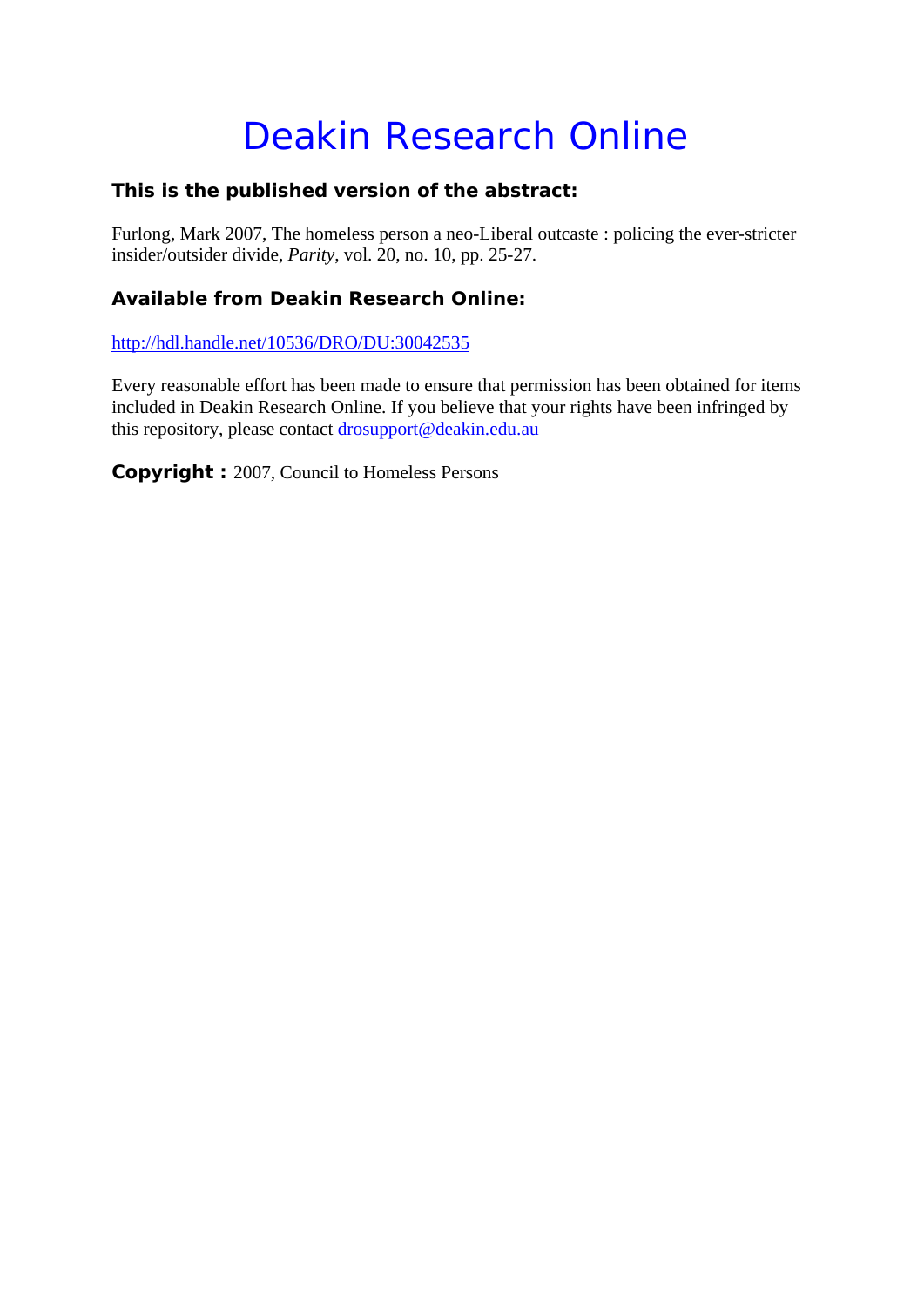# The Homeless Person a Neo-Liberal Outcaste: Policing the Ever-stricter Insider/outsider Divide

**By Dr Mark Furlong, Lecturer in Social Work, LaTrobe University**

#### **Introduction**

**If the intention is to understand how<br>homelessness is represented and** f the intention is to understand how responded to, experienced and interpreted, formal methods of inquiry are (more or less) readily available. And, if the goal is more limited, for example to review the changing discourse of homelessness, the use of a more informal approach makes good sense.

Pursuing this latter, quite limited aim is the focus of the current essay. Yet, before attempting to do this, it seems right to consider an important prior question, one that needs to be addressed to set the stage for investigating the matter of the shifts that have occurred in the discourse of homelessness: is the *experience* of persons who are homeless in 2007 different to those who were in this situation 25 years ago? Put in a more immediate, a-historical way, the question becomes: "what is it to be homeless?"

One possible response is that — by definition — there is something irreducibly singular and elemental about the experience of homelessness. That is, the essential nature of homelessness makes for such a powerful reality that its essence is stubborn to the circumstances of time and place. Time and place no doubt *nuance* the experience, and the effects, of homelessness yet it is quite arguable that an absence of shelter is impregnable to, and effectively defies, the capacity of any given period to substantially mould, let alone qualitatively transform, what this condition amount to. In so far as one accepts this idea, it follows that a person who was homeless in 1982 has the same experience to someone in 2007 as similarities will far outweigh, will radically transcend, the relevant variations that can be distinguished between these times.

The 'swing' issue here is whether one believes homelessness is now likely to mean something different than it did several decades ago. To some people, and I include myself here, the meaning of a phenomena such as homelessness — how it is personally experienced by its 'participants' and their 'audience', will be constructed in many distinct ways due to the influence of historico-cultural variables. This belief — that the subjective and social experience of homelessness is significantly determined by the characteristics of a given

context — presumes that there is an unavoidable interpenetration between public discourse, an 'input' that is, in part, visible in what is identified as non-contingent, as the received knowledge and accepted common sense in a specific location, and the lived phenomena that persons subjectively experience.

This is not to say that being homeless is capable of an indefinite number of interpretations, that it is 'just one amongst many stories, one that can be re-coded and re-written to amount to any meaning at all.' Certainly, for those that supposedly choose to live outside the city walls — for the *On the Road* life of Jack Kerouac and

the beats, for St Simeon living alone atop his pillar in the desert, in Bruce Chatwin's idealised vision of 'the romantic nomad' these alternative visions have a positive meaning within a public, albeit alternative, narrative context. This noted, much more generally and as a guiding first principle, it seems far more accurate to expect that being homeless is both a material and a symbolic disaster; that it is akin to the aversive experience of a social ostracism that is compounded by physical malady. To be homeless is, most likely, to be an outcast, to be an unhappy outsider in one's own land. As a material and a symbolic condition, being homeless is to have insult added to injury.

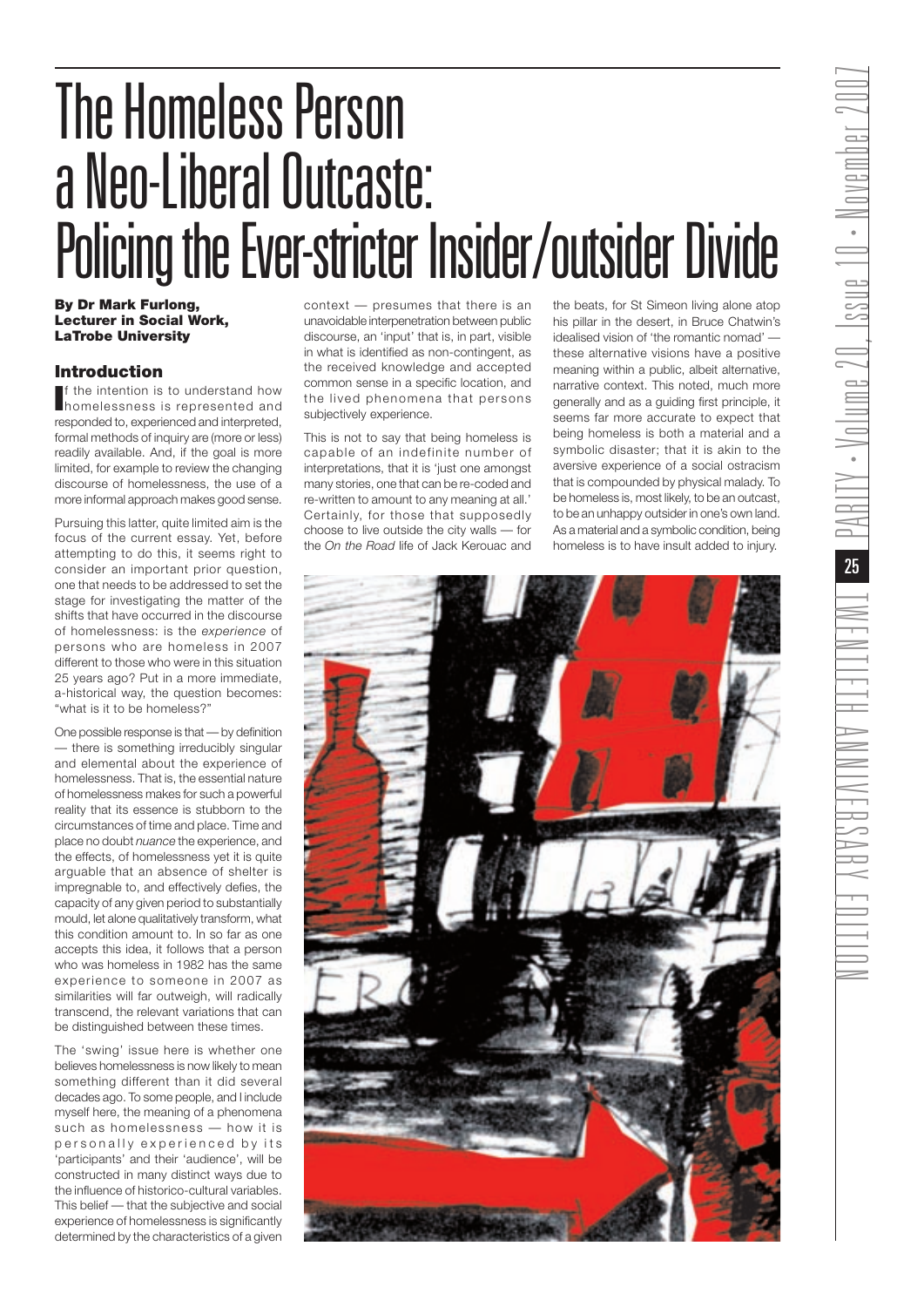Understood in this way, homelessness is similar to the limbo-like condition of statelessness which characterises the position of the international refugee. They are outsiders, unwanted exiles who do not belong. (Think about the implicit namecalling that goes with the statement: *we shall decide who comes here and under what conditions*). The social outcast is a refugee in their own land. In this sense, homelessness is not just about having, or not having, a roof over one's head. It is not just about housing, shelter or accommodation, or the lack of it. Rather, homelessness is closely allied to those transformative social processes that result in the production of groups that that have been radically other-ed; that individuals, or groups of individuals, can be shunned, can be turned away and endowed with

otherness, therefore involves the workings of deep, often unseen, group dynamics.

That one, or some, are excluded — such as those who have been deliberately locked outside the city walls, or made the pariahs of the nomad herd — is surely a perversion of the essential groupness of humankind: the presence of a quality of belonging is surely a cornerstone of our human identities as complex interdependencies characterise a central common nature. Yet, as much as this is true, and as much as the exclusion of people is violent and uncivilised, examples of social exclusion are so frequent, are so perennial, that this phenomena has to be acknowledged as a consistent practice, albeit one that is not evenly encountered in its frequency or form.

That is, in any social context there always seem to be a 'chosen few' that are scapegoated and expunged. Moreover, those who remain insiders and who 'do' the excluding, often exhibit an atavistic, although often disavowed, violence, an Old Testament-style vengeance, that they direct towards those on the outer; here, those on the outer are transformed from being simply different to being threats, potential dangers or even dangerous enemies. It seems there will always be some who are put in the stocks and pelted with refuse, caste down as sinners, castigated as indigent and unworthy, harried as outlaws, derided as mad — put on the shame file.

If homelessness in this sense is in some way synonymous with exclusion or expulsion, then it is not surprising that the